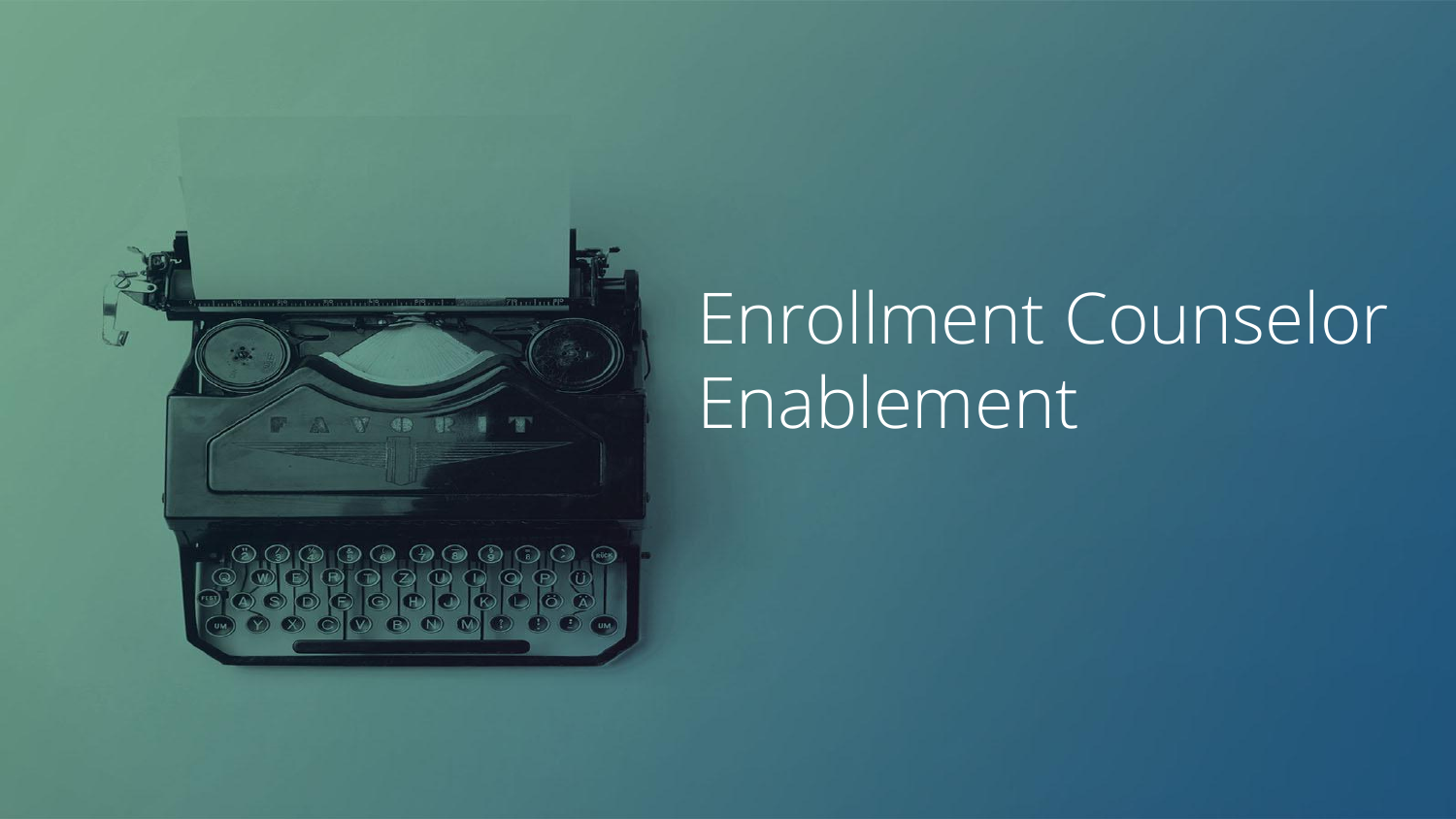# Enrollment Funnel

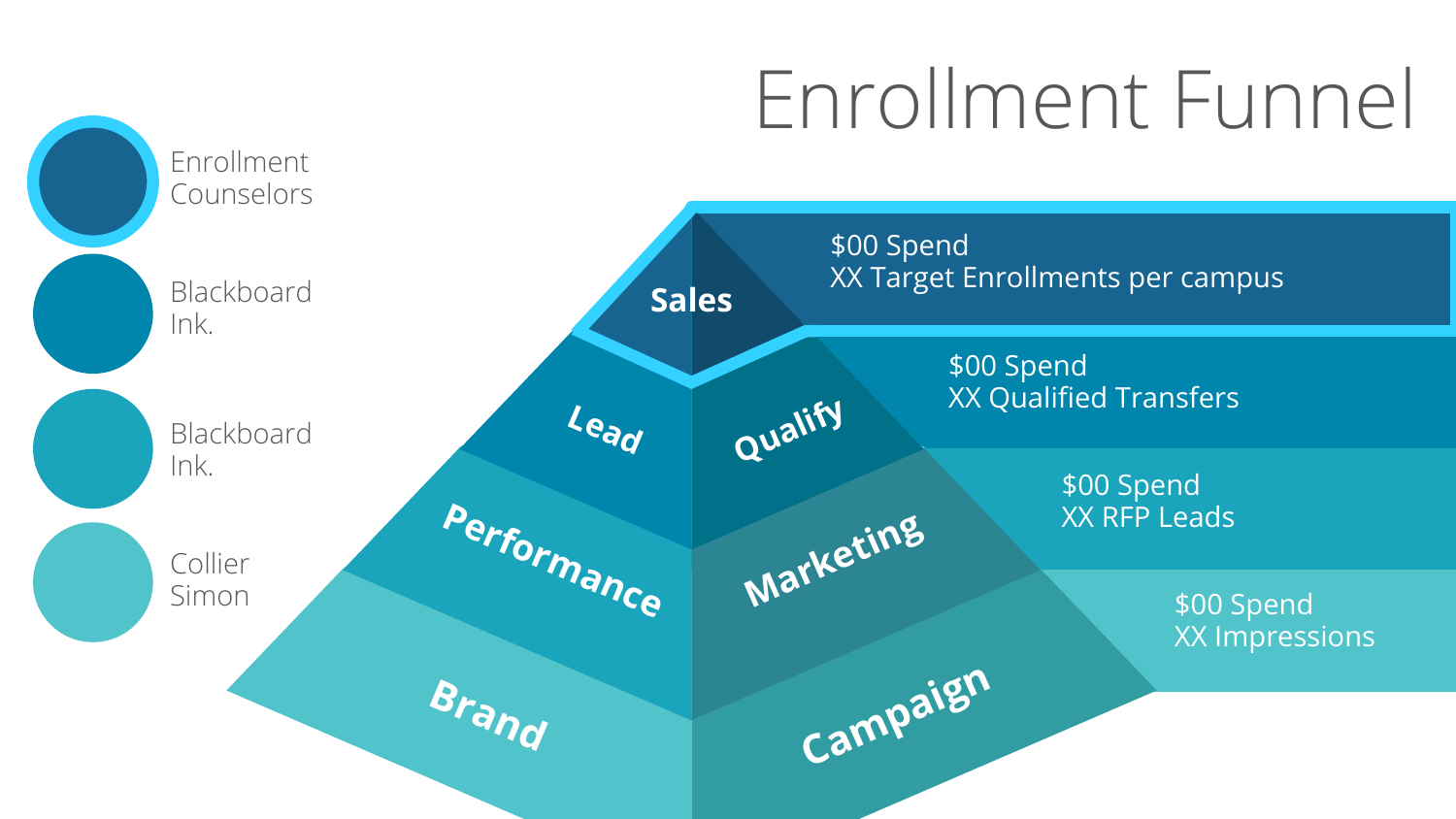## Goals & KPIs

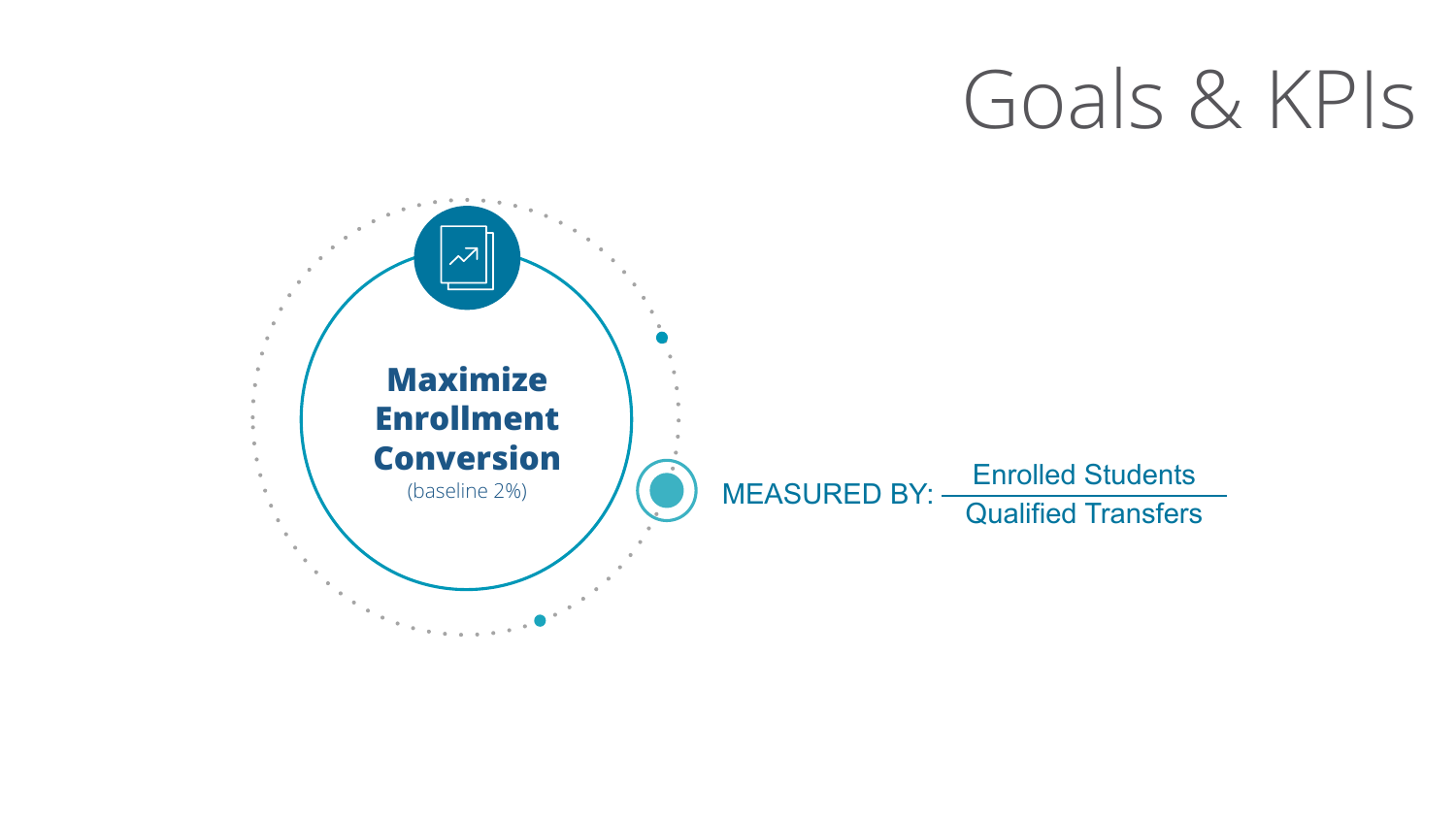Playbook

ecosystem of higher education

Clarify costs and connect those  $\overline{3}$ Lay out degree requirements 2 Establish clear paths from  $\bigcap_{\text{area of interest's' to careers}} \bigcap_{\text{area of interest}} \bigcap_{\text{area of the original price}} \bigcap_{\text{area of the original price}} \bigcap_{\text{area of the original price}} \bigcap_{\text{area of the original price}} \bigcap_{\text{area of the original price}} \bigcap_{\text{area of the original price}} \bigcap_{\text{area of the original price}} \bigcap_{\text{area of the original price}} \bigcap_{\text{area of the original price}} \bigcap_{\text{area of the original price}} \bigcap_{\text{area of the original price}} \bigcap_{\text{area of the original price}} \bigcap_{\text{area of the original price$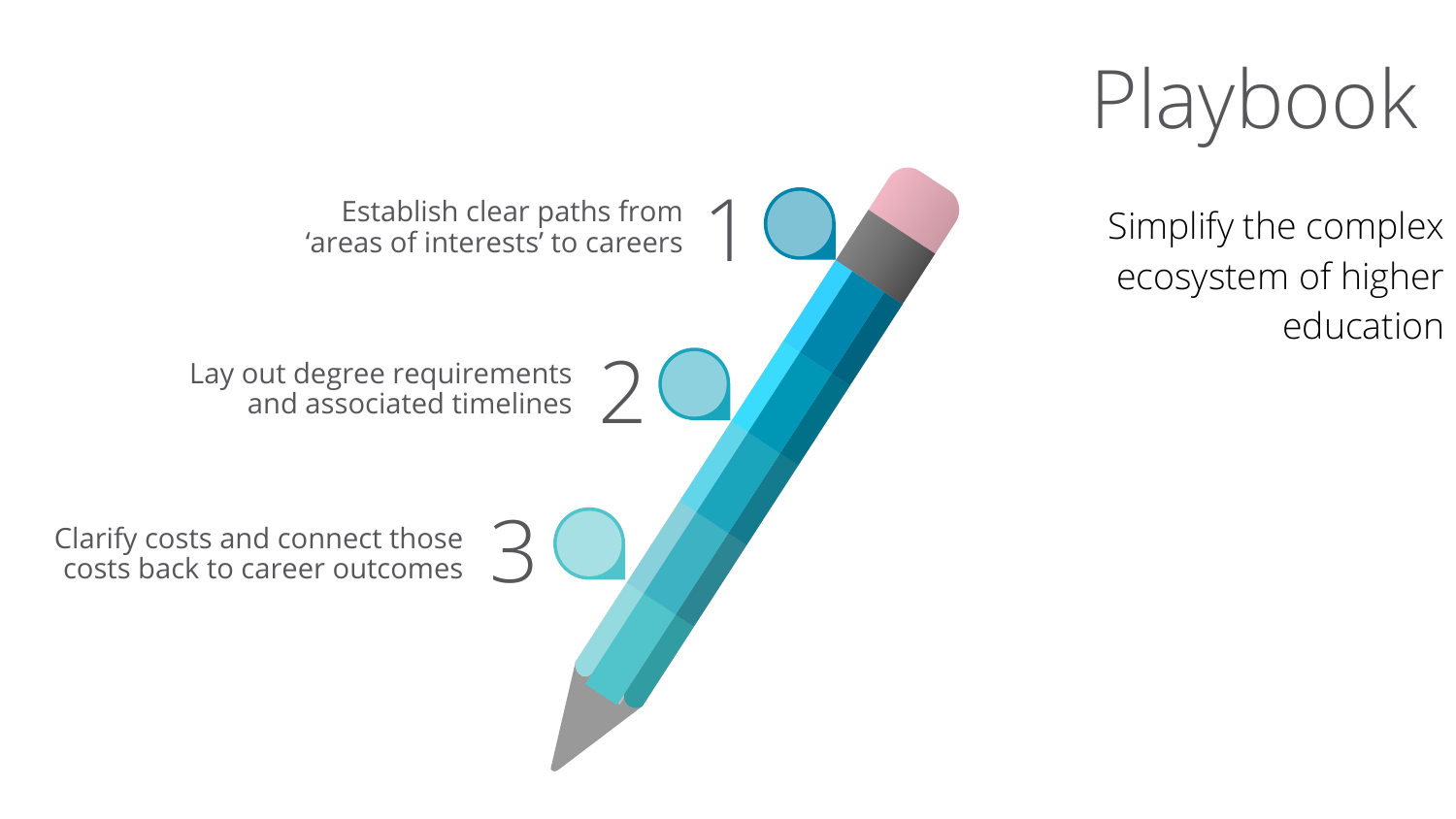

#### **Career**

**1**

**3**

The holy grail is career and paycheck. Everything needs to connect to these fundamentals.

### **Convenience**

**2** Inclusive of proximity, schedule, and flexibility, convenience increases perceived likelihood of success.

### **Cost**

Return on investment is paramount, so time commitment and financial requirements need to be crystal clear; as well as transparency on the competitive landscape.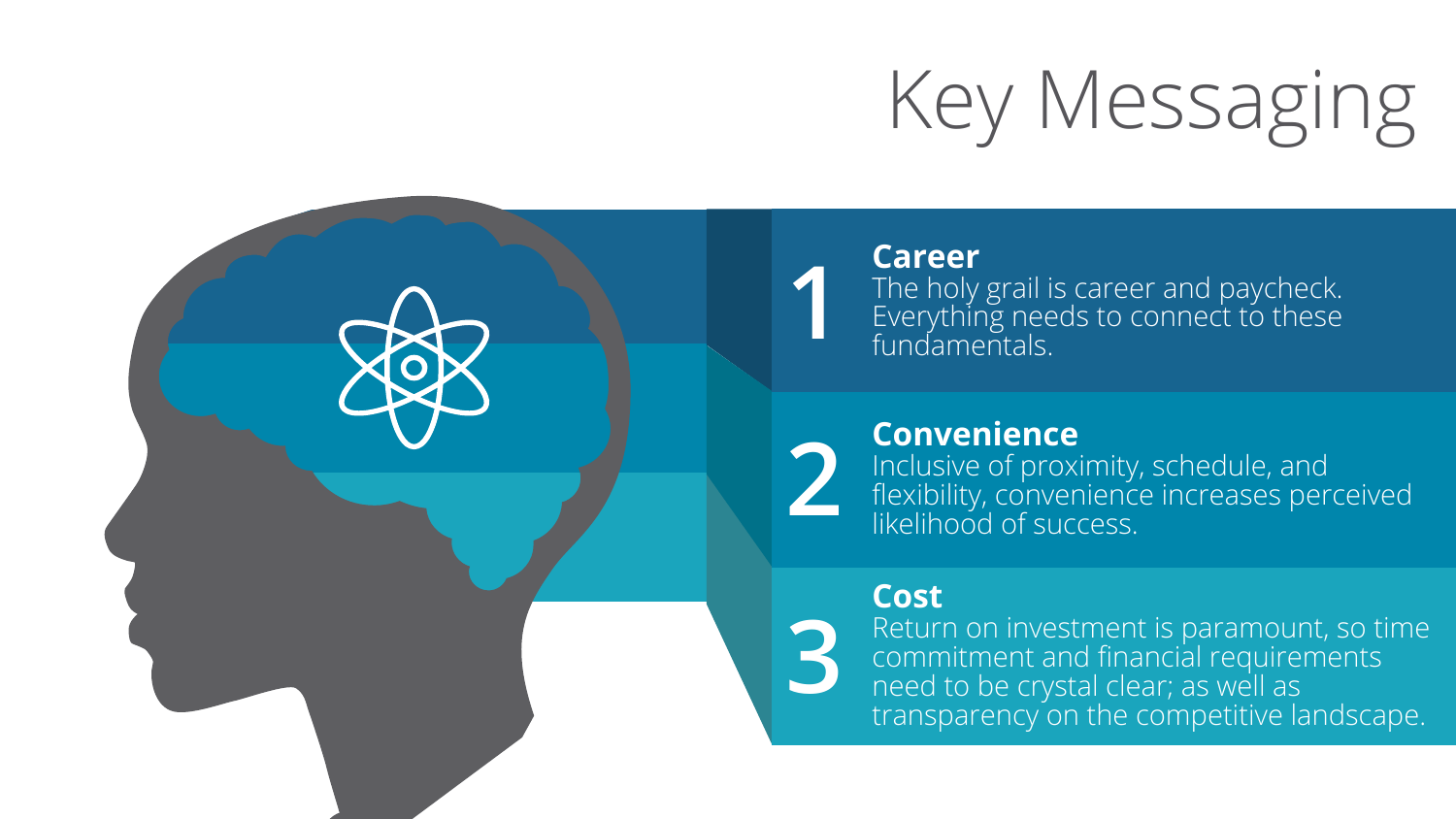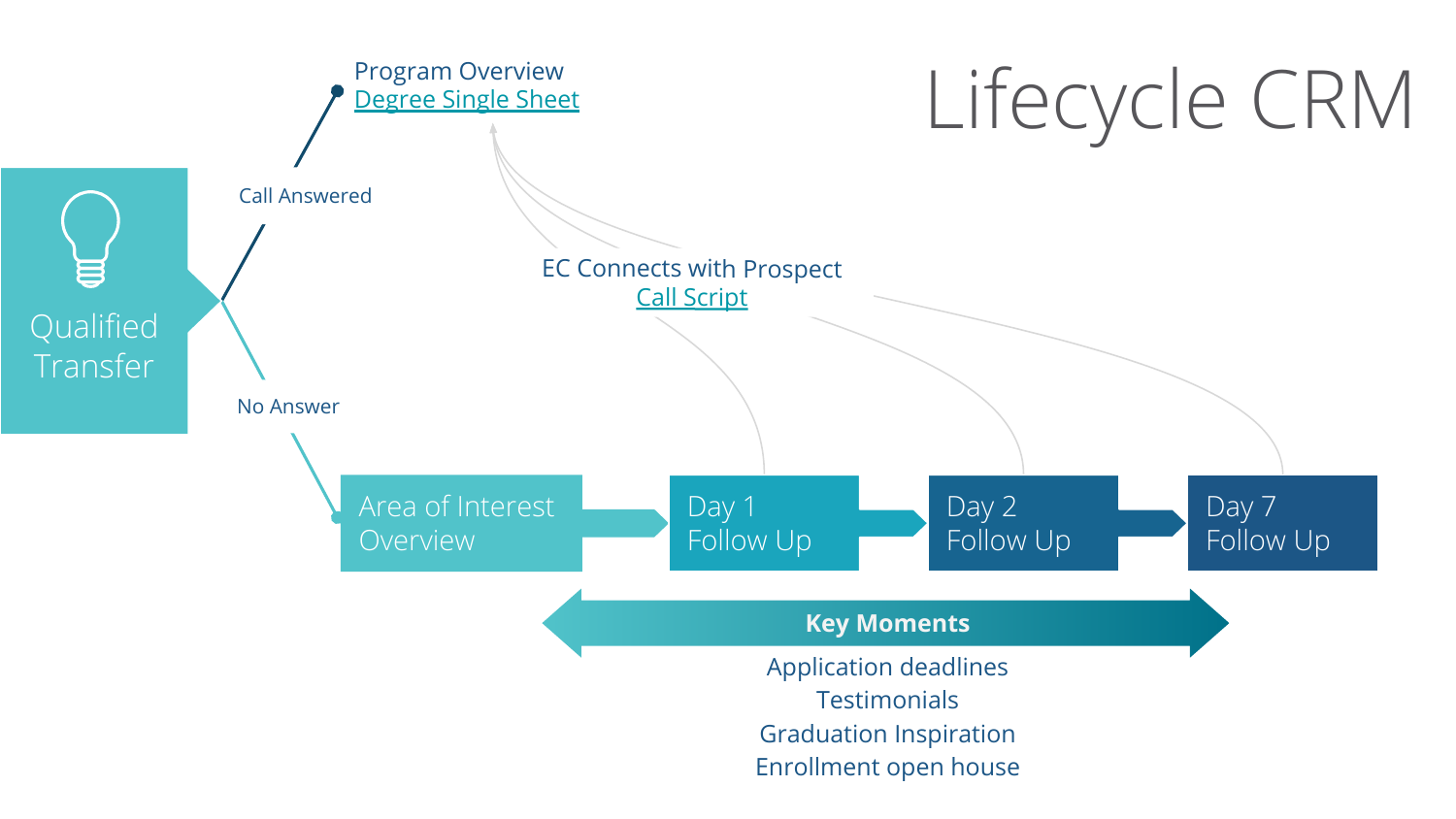## Day 1 Follow Up

**Subject Line: Your ## Campus Name## Enrollment Counselor** 

**Body:**

Dear #First\_Name##,

Thanks for your interest in ##area\_of interest## at ##Campus\_Name##. We know this is a big decision and that you probably have many questions. I am happy to be your enrollment counselor throughout your research and enrolment process.

Schedule an introduction call to get started

Our mission is to give students the affordable and diverse education they need to find their passions and jump start their careers. You are in good hands.

All the best,

##EC\_Name##

[Campus | CCLA Logo Lockup] | Think Again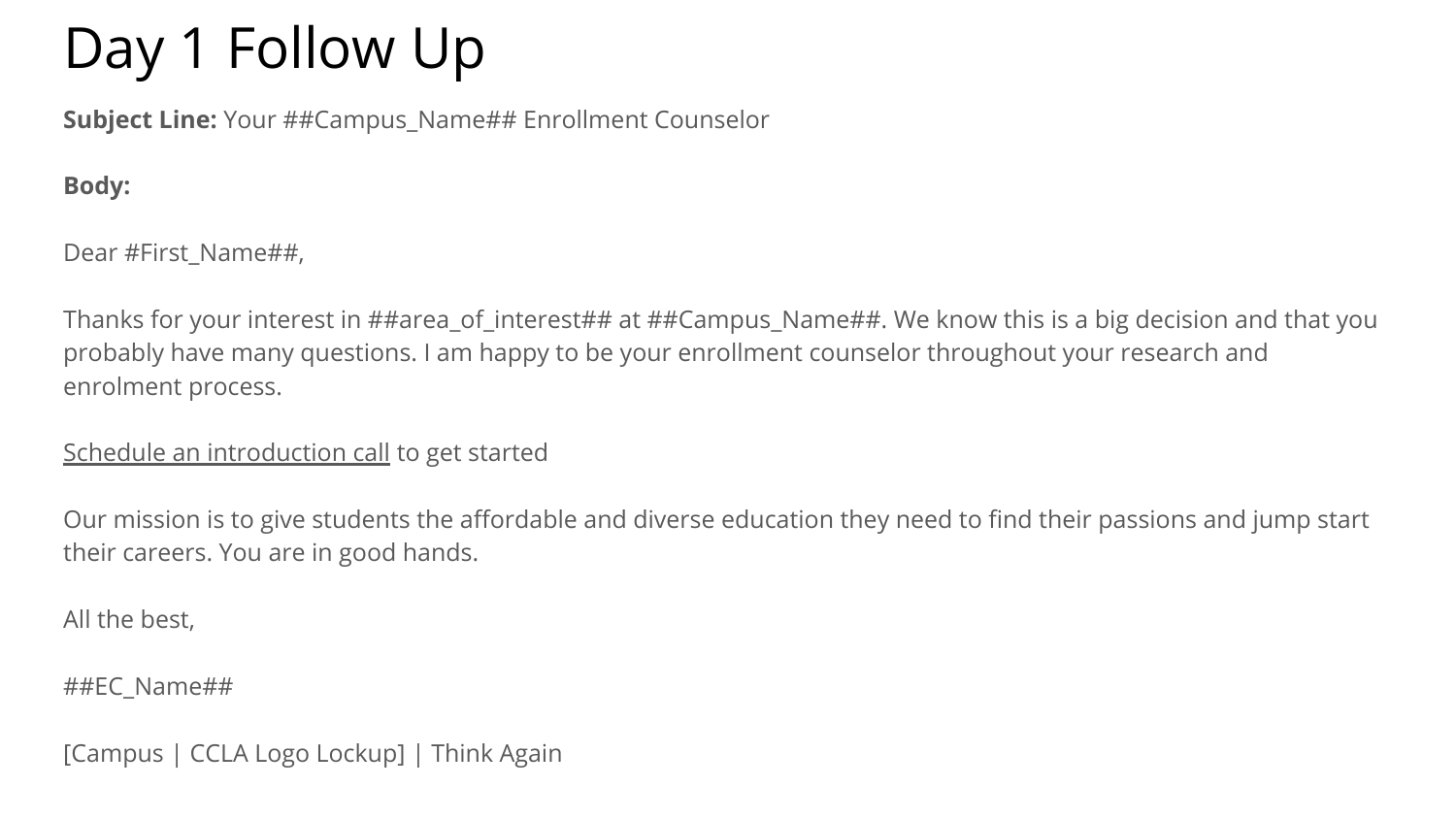## Day 2 Follow Up

**Subject Line:** #First Name##, changing your world starts here

**Body:**

#First\_Name##,

Pursuing a higher education is a large personal and professional investment. I'm here to help as you start the process. One of the first decisions is selecting the right career pathway that fits your needs and goals including:

**Certificates** to build your expertise and quickly enter the workforce. **Associate Degree Programs** to provide you with the necessary skills to compete successfully in related job markets. **Bachelor Degree Transfers Programs** to streamline admittance to other university.

### Schedule an introduction call

Also, I understand that funding your degree is also top of mind at this time. We offer a variety of financial aid grants, loans, and scholarships offerings.

Thank you for considering ##Campus\_Name##.

[Campus | CCLA Logo Lockup] | Think Again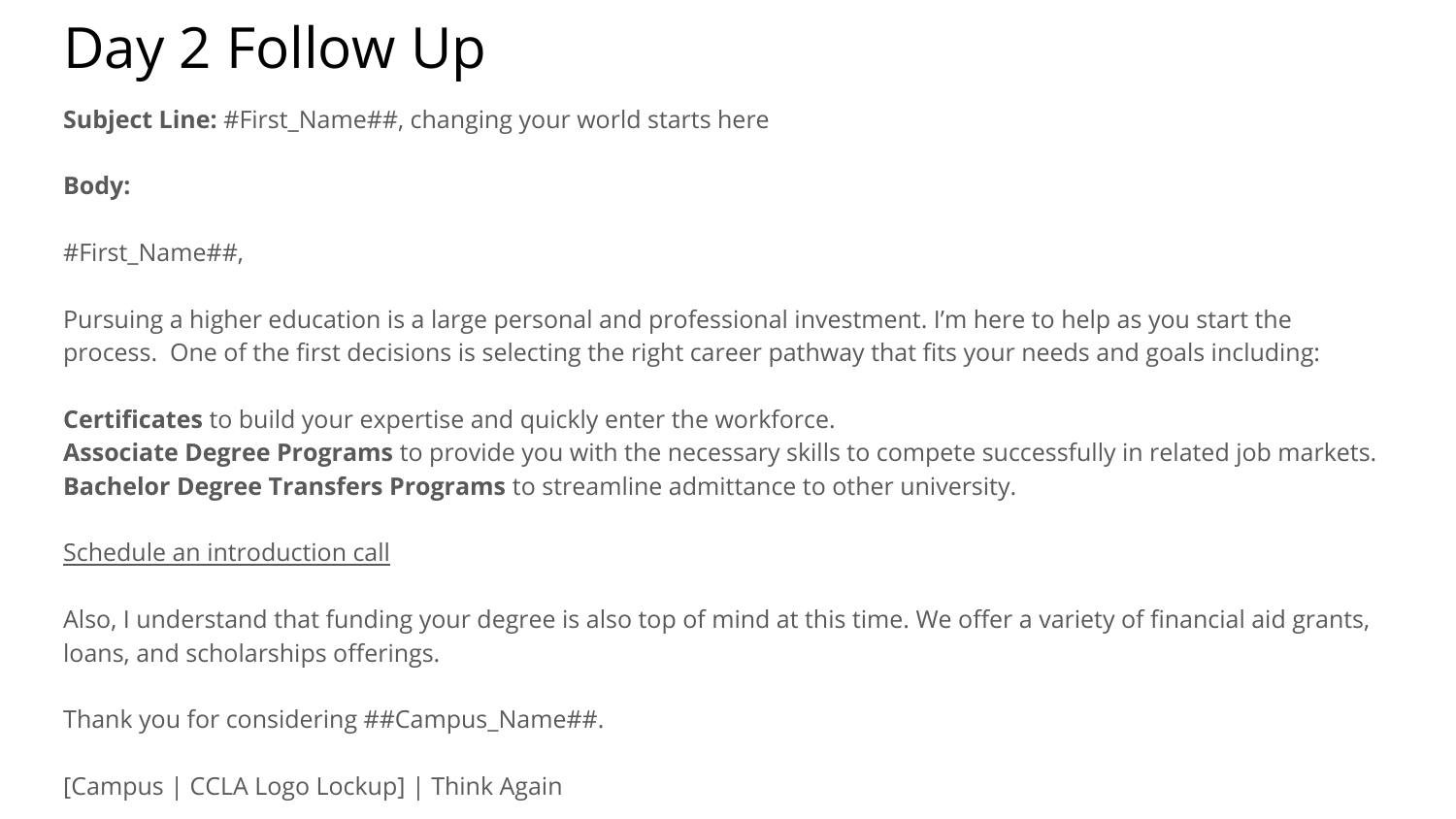## Day 7 Follow Up

**Subject Line:** #First Name##, explore careers in ##area\_of\_interest##

**Body:**

#First\_Name##,

We're here to help you explore careers in ##area\_of\_interest##. ##Campus\_Name##'s most in demand jobs of the future within #area\_of\_interest## are:

##Career\_1## - ##Degree/Certification\_Offered## - ##bls\_median\_salary## ##Career\_2## - ##Degree/Certification\_Offered## - ##bls\_median\_salary## ##Career\_3## - ##Degree/Certification\_Offered## - ##bls\_median\_salary##

Schedule an introduction call

[Campus | CCLA Logo Lockup] | Think Again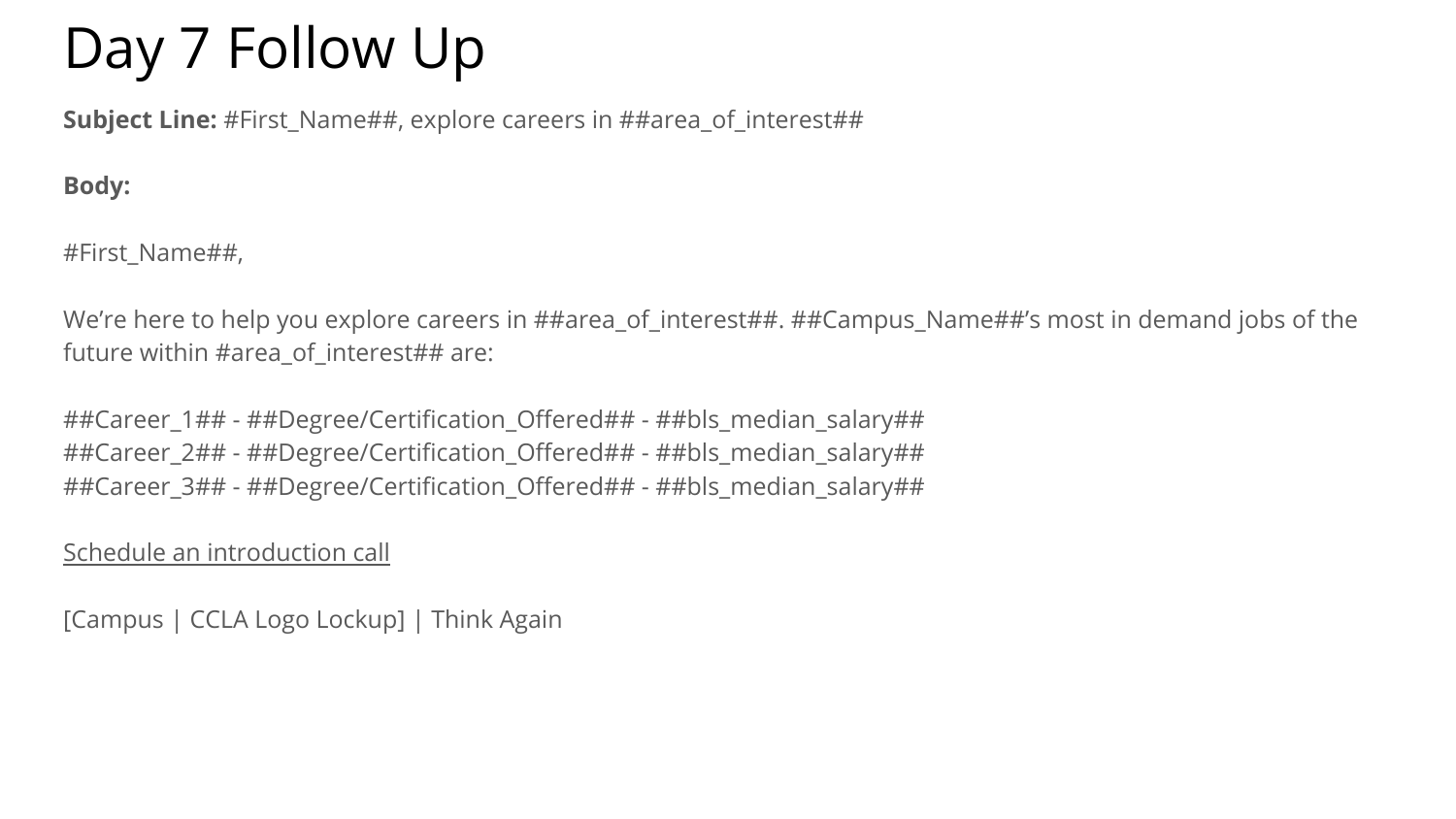### Enrollment Deadline

**Subject Line:** #First Name##, your next chapter could begin in two weeks

**Body:**

#First\_Name##,

It's time to start your next chapter. Complete your **free online application** and enroll by **##Month\_Date##** start on **##Month\_Date##**.

Apply Now Or call us at 000.000.0000.

From shaping your education plan to navigating financial aid, our team of enrollment counselors are here to help.